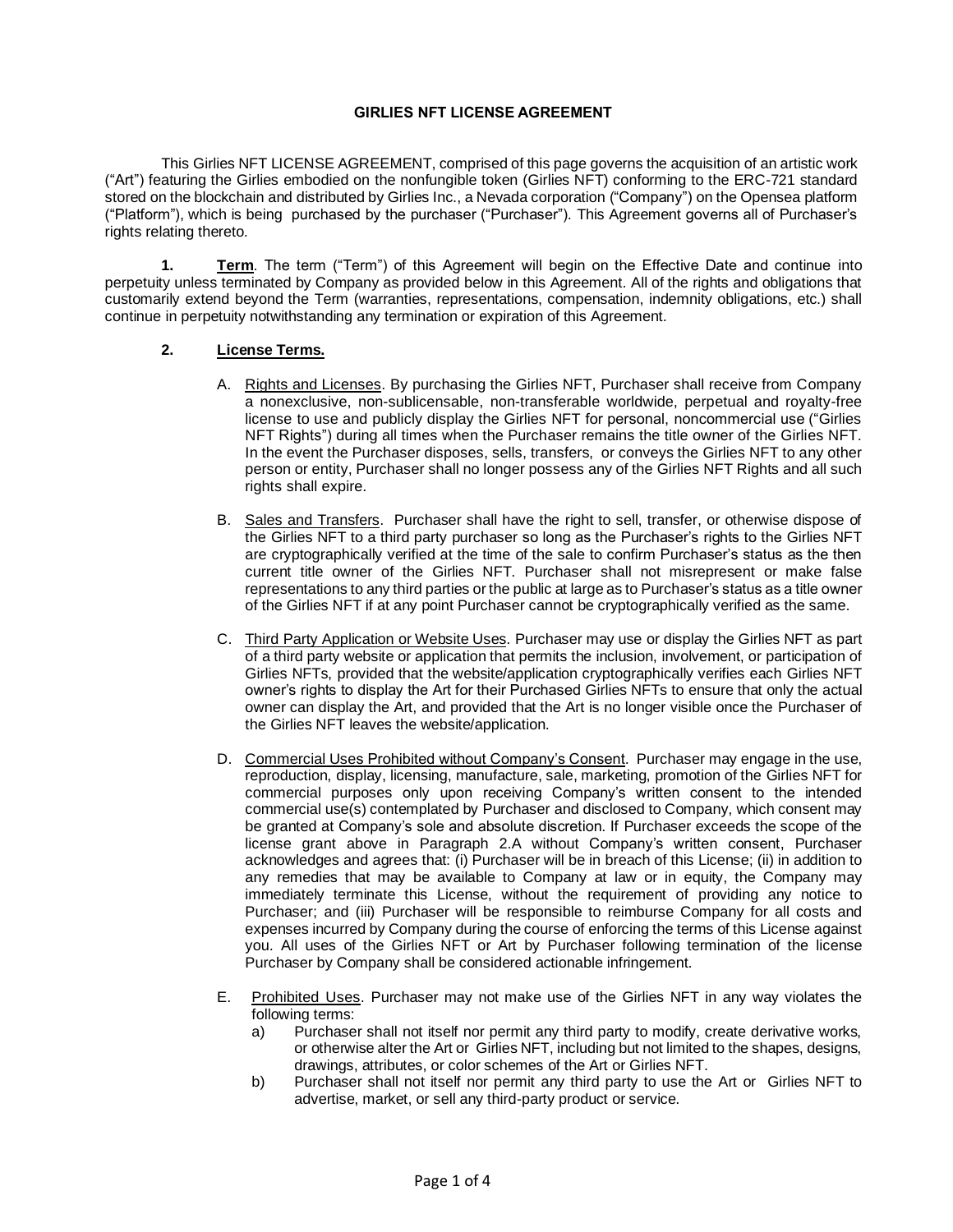- c) Purchaser shall not itself nor permit any third party to use the Art or Girlies NFT in connection with any content of any kind or nature which depicts hatred, violence, intolerance, cruelty, obscenity, prohibited drugs, materials constituting contraband under any state or federal law, unlawful substances, or any other type of content that could be construed to constitute, encourage, or promote hate speech, criminal activity, violence, dangerous acts, unlawful activity, or activity that is contrary to public morals or public decency.
- d) Purchaser shall not itself nor permit any third party to use the Art or Girlies NFT in any motion picture, television, new media, or the other type of media production except for personal, noncommercial use;
- e) Purchaser shall not itself nor permit any third party to use the Art or Girlies NFT for the commercial benefit of any third party
- F. Intellectual Property Restrictions. Purchaser shall not and shall not attempt apply for, obtain, or perfect any intellectual property rights nor registrations of any kind or nature in connection with the Art or Girlies NFT nor any element of the Art or Girlies NFT, including but not limited to trademarks, copyrights, patents, or other intellectual property registrations, nor in connection with derivative works incorporating any element of the Art or Girlies NFT.
- G. Third Party IP. To the extent that any Art or Girlies NFT incorporates or embodies intellectual property belonging to a celebrity, athlete, or other public figure ("Third Party IP") Purchaser understands and acknowledges that Purchaser will not have the rights to use any such Third Party IP except in connection with the license term specifically stated above.
- H. Reservation of Additional Restrictions. Company reserves the right to make revisions, amendments, alterations, and add restrictions to the license terms stated herein at any time upon its sole and absolute discretion. Company may from time to time provide written notice (email) to Purchaser relating to additional restrictions on the Art or Girlies NFT and Purchaser shall be responsible for complying with all such restrictions from the date of receipt of such notice. Purchaser's failure to do so will be considered a breach of this license agreement.
- I. Right to Terminate*.* COMPANY SHALL HAVE THE RIGHT TO TERMINATE THIS AGREEMENT AND THE LICENSE AND ALL RIGHTS AND GRANTS AUTHORIZED TO PURCHASER IN THIS AGREEMENT UPON WRITTEN NOTICE (BY EMAIL) TO PURCHASER. All uses of the Girlies NFT or Art by Purchaser following termination of the license Purchaser by Company shall be considered actionable infringement.

**3. Force Majeure.** Company's obligations and performance herein may be suspended, delayed, cancelled, hampered, impeded, or otherwise impaired due to any force majeure event, including but not limited to fire, earthquake, labor dispute or strike, pandemic, governmental restrictions or controls relating to pandemic circumstances, act of God or public enemy, any municipal ordinance, any state or federal law, governmental order or regulation, or other cause beyond Company's control, death, illness or incapability of any principal member thereof, and under such circumstances, Company may postpone, reschedule, terminate, suspend or otherwise take all measures or omissions at Company's discretion.

# **4. Purchaser's Warranties and Representations.**

- A. No Infringing Uses. Purchaser warrants and represents that Purchaser's use of the Girlies NFT shall not violate or infringe upon any trademark, trade name, copyright, patent, or any literary, dramatic, musical, artistic, personal, private, civil, contract or property right, right of privacy or publicity moral right of authorship or any other right of any person, firm or entity or constitute unfair competition or libel, slander or defamation of any person, firm or entity.
- B. Company Information. Purchaser acknowledges that no representations or warranties have been made to Purchaser, or to Purchaser's advisors or representative, by the Company or others with respect to the anticipated Girlies NFT business, collections, or future projects of Company, or the valuation thereof.
- C. Girlies NFT Valuation. Purchaser acknowledges that the price of the Girlies NFT for sale on the Platform was either pursuant to an auction, or set by the Company, as applicable, and no warranties are made as to value. Purchaser further acknowledges that future offerings of the Girlies NFT may be made at lower valuations, and could result that the Purchaser's Girlies NFT will bear a lower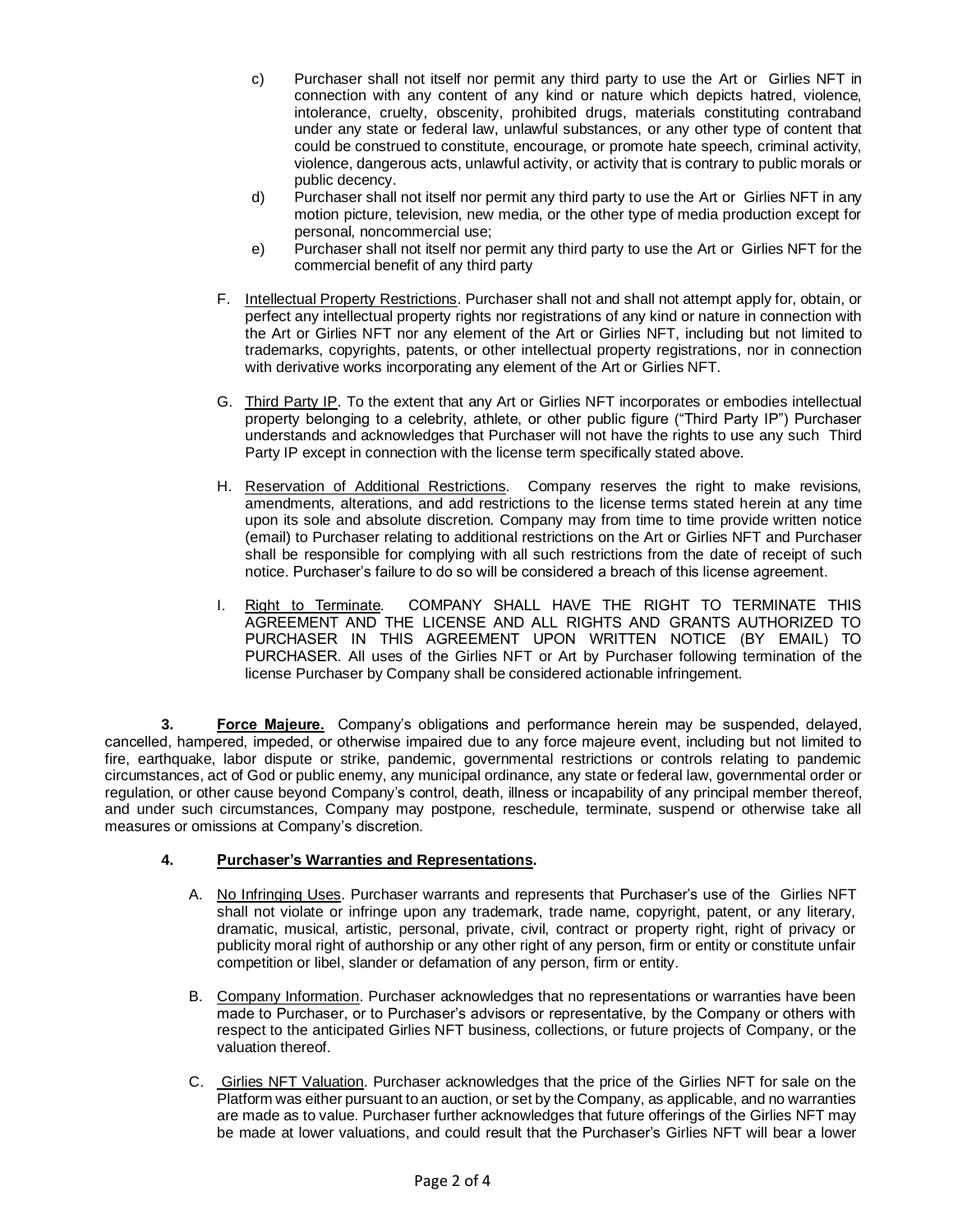valuation. Purchaser acknowledges that no promises, guarantees or warranties are being made by Company to Purchaser that Purchaser's Girlies NFT will appreciate in value in any way.

- D. Independent Investigation. Purchaser agrees in purchasing the Girlies NFT, Purchaser is relying on its own independent investigation of the Girlies NFT and Purchaser is not relying on any oral or written representations or assurances from the Company or any other person or any representation of the Company. The Purchaser has such experience in cryptocurrency and Girlies NFT acquisition matters that it is capable of evaluating the risk of its purchase of the Girlies NFT and in determining the suitability of the purchase of the Girlies NFT.
- E. Risk. Purchaser understands and acknowledges that purchasing Girlies NFTs and the use of cryptocurrencies involves a high degree of risk, including depreciation, devaluation, or possible total loss of the amounts paid, theft by unauthorized third parties, system failures, technical software errors, hacking, cyber security breaches, and numerous other risks. Purchaser represents that it is able to bear the economic risk of the purchase price paid for the Girlies NFT and acknowledges that Purchaser could face a total loss of the amounts paid for the Girlies NFT. In making this statement, the Purchaser hereby represents and warrants that the Purchaser has adequate means of providing for the Purchaser's current needs and contingencies; the Purchaser is able to afford to hold the Girlies NFT for an indefinite period and the Purchaser further represents that the Purchaser has such knowledge and experience in cryptocurrency, business, and Girlies NFT matters that the Purchaser is capable of evaluating the merits and risks of the Purchase of Girlies NFT. Further, the Purchaser represents that it has no present need for liquidity.
- F. Resales; Speculative Nature of Purchase. Purchaser represents and warrants to Company that Purchaser's acquisition of the Girlies NFT is for personal purposes only and not made with the intention of resale. Purchaser acknowledges, agrees and understands that there may be no resale market available for the Girlies NFT and no resale market for the Girlies NFT could potentially ever exist. Purchaser acknowledges, agrees and understands that the value of the Girlies NFT could erode immediately or over time and could potentially be zero.
- G. Tax Liabilities. Purchaser agrees and acknowledges that Purchaser is responsible for all tax liabilities associated with the Girlies NFT and agrees to defend, indemnify, and hold harmless Company against all tax liabilities of Purchaser.

## **5. Dispute Resolution**.

- A. Injunctive Relief. Nothing herein or in the subparagraphs above, however, shall limit the ability of Company to seek immediate injunctive relief from a court of competent jurisdiction in the event of potential immediate or irreparable injury to Company. Purchaser acknowledges that it would be difficult for the Company to measure actual damages resulting from any breach by Purchaser of this Agreement, and that money damages alone would be an inadequate remedy for any such breach. Accordingly, Purchaser agrees that Company will be entitled, in addition to any other remedies it may have, to specific performance, injunctions, or other appropriate orders to correct or restrain any such breach by Purchaser, without showing or proving any actual damage sustained by the Purchaser or posting any bond or other security.
- B. Limitation of Damages; Waiver of Purchaser's Right to Seek Injunctive Relief. Purchaser agrees and understands that Purchaser's sole remedy for any and all breaches of this Agreement shall consist of damages; under no circumstances may Purchaser seek injunctive relief, a restraining order, a preliminary/permanent injunction, or declaration judgment that would in any way seek or tend to seek the restriction, halting, enjoinment, or other limitation of the development, completion, distribution, and/or commercialization of the Girlies NFT Content.

**6. No Warranties / Limitation of Liability.** The Girlies NFTS ARE SOLD TO PURCHASER AS-IS, WHERE-IS, AND WITHOUT WARRANTY OF ANY KIND, specifically including warranties that the Girlies NFT will meet the requirements, specifications, or needs requested, or demanded by Purchaser.

**7. Limitation of Damages.** COMPANY'S LIABILITY TO PURCHASER IS LIMITED*.* TO THE MAXIMUM EXTENT PERMITTED BY LAW, IN NO EVENT SHALL COMPANY BE LIABLE FOR DAMAGES OF ANY